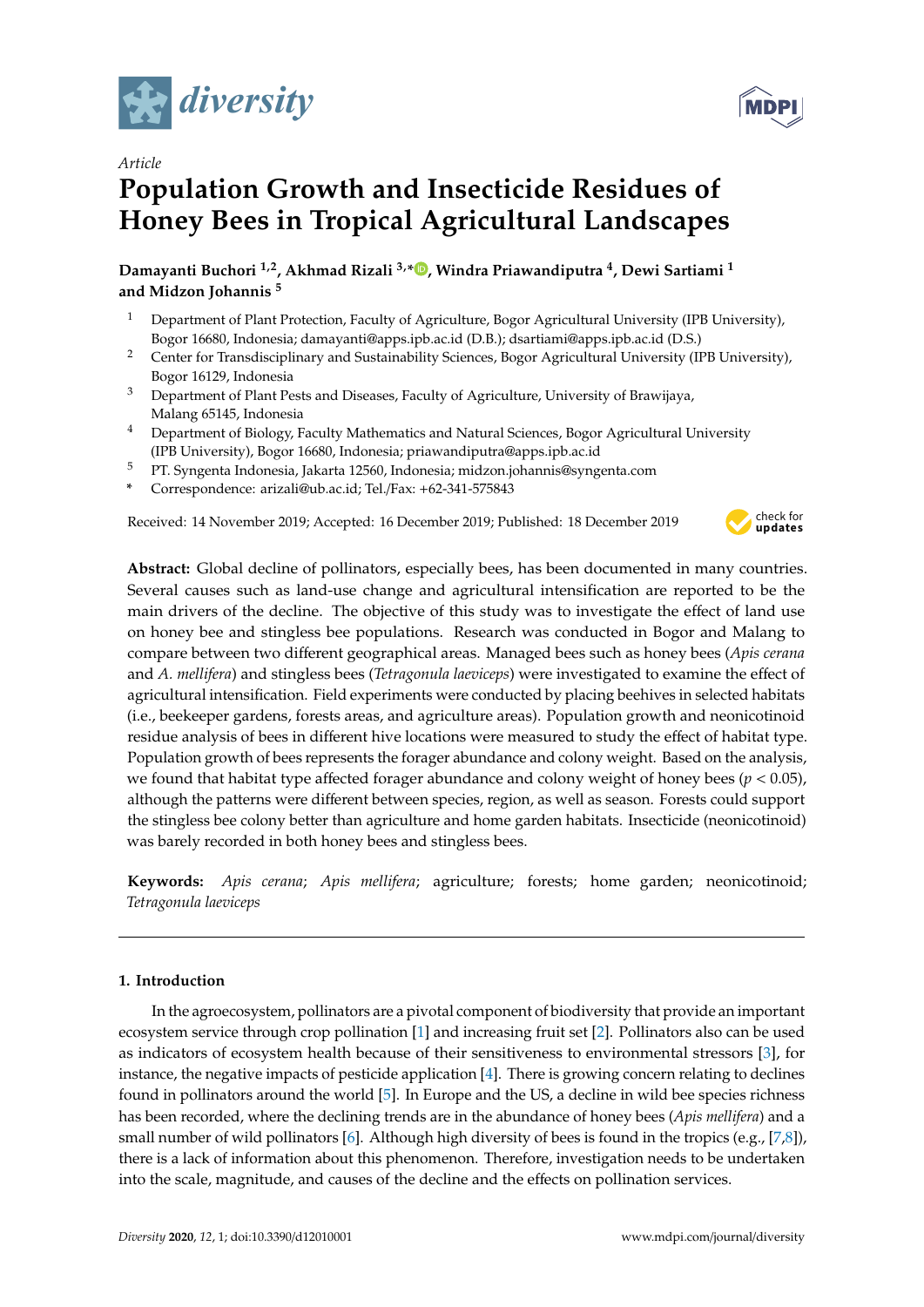Global declines in honey bees and wild bees have been associated to habitat loss and fragmentation, pesticide application, pathogens, invasive species, and climate change [\[9](#page-7-3)[,10\]](#page-7-4). The potential threat of insecticides, such as neonicotinoids, for honey bees and wild bees has been reported, although it is still in debate [\[11\]](#page-7-5). Neonicotinoids have negative impacts such as increasing the mortality of honey bees by impairing their homing ability [\[12\]](#page-7-6) and reducing the reproductive success of bumble bees and solitary bees [\[13\]](#page-7-7), although other studies have reported no effects [\[13\]](#page-7-7). There is limited information from comprehensive studies on the impact of neonicotinoids toward long-term survival of honey bee colonies [\[14\]](#page-7-8). Landscape-scale experiments in different geographical regions are needed to investigate the impacts of neonicotinoids on bees [\[13,](#page-7-7)[14\]](#page-7-8).

The research was conducted in various land-use types both in Bogor (West Java) and Malang (East Java), Indonesia. Bogor has unique agricultural characteristics, as it is surrounded by mountain areas, and has a seminatural habitat dominated by agricultural fields cultivated with rotations of crop plants, which are mainly rice and vegetables [\[15\]](#page-7-9). Similar to Bogor, Malang is also surrounded by mountain areas and consists of tropical rainforests as well as cultivated and settlement areas. Agriculture is the primary land-use on the island of Java, so its management has profound consequences for the environment and for biodiversity. Agricultural intensification, especially pesticide application, is commonly used as a consequence of the green revolution [\[16\]](#page-7-10) and has a negative effect on biodiversity, especially pollinators [\[17\]](#page-7-11). *Diversity* **2019**, *11*, x FOR PEER REVIEW 3 of 9 *Diversity* **2019**, *11*, x FOR PEER REVIEW 3 of 9

The objectives of this research were to investigate land-use effects and the indirect impact of insecticide application in agricultural areas on insect pollinators, particularly bees. Most evidence of the impact of pesticides on pollinators, especially honey bees, has come from laboratory-based toxicity tests. Negative effects of insecticide have been reported (e.g., [\[18\]](#page-7-12)), but field research is still needed to understand how laboratory-derived toxicity levels effect pollinator communities in the agroecosystem, although some field- and semi-field-based studies have been conducted [\[19\]](#page-7-13).

## **2. Materials and Methods**

## *2.1. Research Site and Experiment Plot Selection*

Research sites were located in West Java (Bogor and its surrounding area) and East Java (Malang and its surrounding area) to compare between two different geographical areas (Figure [1\)](#page-2-0). Both areas are reported as honey producers in Indonesia [\[20\]](#page-7-14). Beekeepers in Bogor were characterized by breeding in a lower elevation (<300 m asl), while in Malang it was in a higher elevation (>500 m asl) (https://[en.climate-data.org\)](https://en.climate-data.org). To conduct the experiment, we selected two different habitat types, agriculture and forest, both in Bogor and Malang. As a comparison, we also observed the hives in selected beekeeper gardens (home garden) (Table [1\)](#page-2-1). We used three different species of bees during the experiment that were commonly breed by beekeepers: *A. mellifera* and *A. cerana* in Malang and A. cerana and T. laeviceps in Bogor. In each habitat, we selected three experiment plots in different locations for replication, and the minimum distance between plots was 2 km (Figure [1\)](#page-2-0). numbers after the habitat code indicates plot number. However,  $\mathbf{H}$ and the minimum distance between plots was 2 km (Figur  $h_{\text{max}}$ the minimum distance between plats was  $2 \text{ km}$  (Figure 1). numbers after the habitat code indicates plot numbers  $\mathbf{H}$  is a symbol indicate symbol indicates  $\mathbf{H}$ 

| Area        | Agriculture                                                                      | Forest                                                                          | <b>Home Garden</b>                                                                    |
|-------------|----------------------------------------------------------------------------------|---------------------------------------------------------------------------------|---------------------------------------------------------------------------------------|
| Bogor       |                                                                                  |                                                                                 |                                                                                       |
| Description | Dominated by rice, maize,<br>and cucumber with frequent<br>pesticide application | Tree plants, dominated by<br>Paraserienthes falcataria or<br>Hevea braziliensis | Habitat surrounding housing<br>area, dominated by fruit trees<br>and flowering plants |

Table 1. Satellite images and description of habitat types for research experiments in Bogor and Malang. Satellite images were derived from Google Maps, accessed year 2019.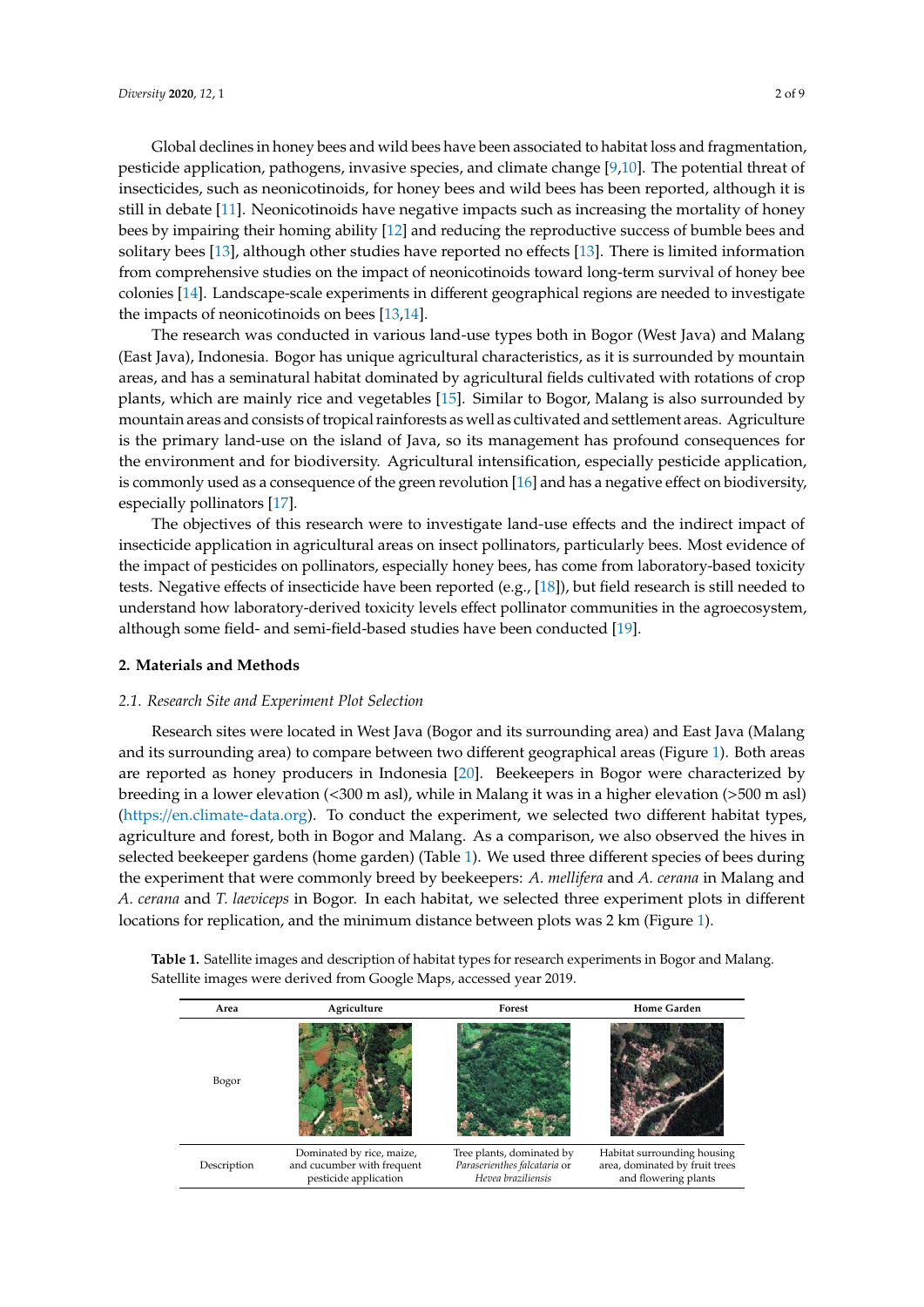<span id="page-2-1"></span><span id="page-2-0"></span>

**Table 1.** *Cont.*

**Figure 1.** Map of study sites for research experiments in different habitat types (Ag: agriculture, Fr: **Figure 1.** Map of study sites for research experiments in different habitat types (Ag: agriculture, Fr: forest, Hg: home garden (beekeepers place) in Bogor (West Java) and Malang (East Java)). The forest, Hg: home garden (beekeepers place) in Bogor (West Java) and Malang (East Java)). The numbers after the habitat code indicates plot number. Home garden with triangle symbol indicates beekeepers beekeepers of *Apis cerana*. of *Apis cerana*.

We placed three beehives in each plot for observation. The sizes of beehives were different depending on the beekeeper's practice in rearing bees. In Malang, the hive size of *A. cerana* was the hive size of *A. cerana* was  $35 \times 30 \times 25$  cm with six combs and *T. laeviceps* was  $30 \times 10 \times 10$  cm 40 × 25 × 25 cm with four combs and *A. mellifera* was 50 × 40 × 25 cm with four combs. While in Bogor, without combs.

# *2.2. Observation of Bees in the Hives and Residue Analysis*

To study the effect of habitat type on bees, we observed the hives on each experimental plot, measured the population growth of bees, and performed a residue analysis. Population growth of bees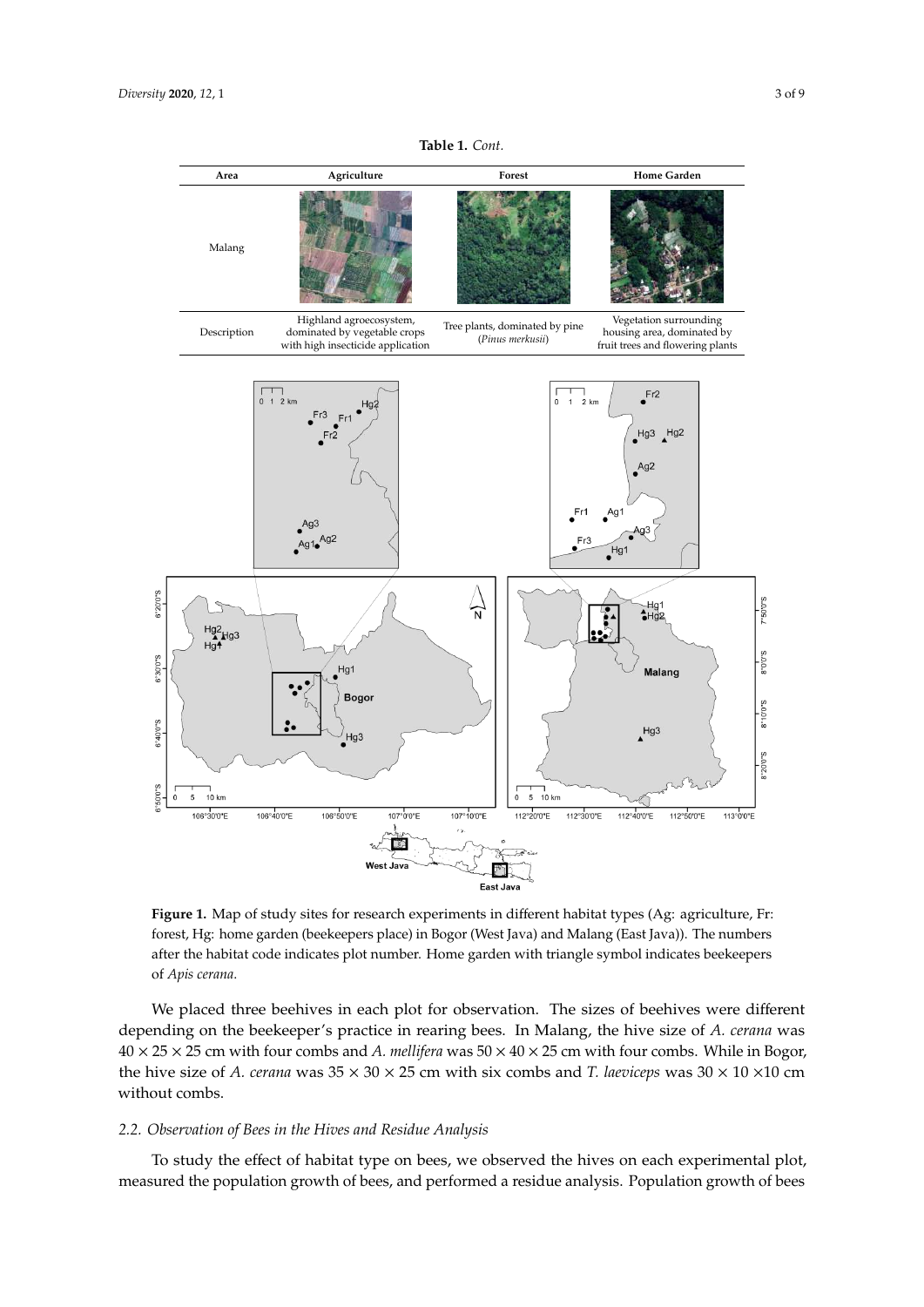was measured by counting the forager abundance (foraging activity) and colony weight (weighing

full hive). The method of foraging activity monitoring was based on [\[21\]](#page-7-15) by counting the foragers departing or returning to the colony for thirty minutes per hive. In each plot, the observation was conducted from 7 a.m. until 11 a.m. Weighing full hives was conducted to calculate the colony weight that included the summed weight of the box, combs with food stores, and the bees [\[22\]](#page-7-16). Both forager abundance and colony weight were observed every two weeks during two months. Observations were conducted in different seasons (i.e., rainy and dry seasons). Observations in the dry season were done from March to May 2019, while for the rainy season, observations were from July to September 2019.

In addition, insecticide residue analysis was conducted by collecting honey and bee (foragers) samples in three habitat types. We collected 5 mg of bees and 5 mg of honey per plot and initially froze it before being analyzed using the QuEChERS protocol [\[23\]](#page-7-17). Insecticide residue analysis was conducted in the medical laboratory of Jakarta (https://[labkesda.jakarta.go.id\)](https://labkesda.jakarta.go.id) and was focused on imidacloprid content as the representation of neonicotinoid insecticide.

## *2.3. Data Analysis*

The difference of forager abundance and colony weight of bees between habitat types was analyzed using a Kruskal–Wallis test. If we found significant differences, a post-hoc test was done using Fisher's least-significant difference with  $\alpha = 0.05$ . To analyze the relationship between forager abundance as well as colony weight of bees and observation time, we analyzed using fitting median-based linear models based on the Theil–Sen single median. All analyses were performed using R statistical software [\[24\]](#page-7-18) and package "mblm" for fitting median-based linear models [\[25\]](#page-7-19).

# **3. Results**

### *3.1. E*ff*ect of Di*ff*erent Habitat Types and Season on Honey Bees*

Based on the analysis, we found that habitat type and season affected the forager abundance and colony weight of bees (*p* < 0.05), although the patterns were different between species and region. In general, habitat types showed to be the most important factor that affected both forager abundance and colony weight of bees compared to season and observation time (Table [2\)](#page-3-0). Effect of habitat type on forager abundance and colony weight of *A. cerana* differed between Malang and Bogor. In Malang, the difference of habitat type significantly influenced the forager abundance and colony weight of *A. cerana,* which were found higher in home gardens and forests compared to the agricultural areas (Figures [2a](#page-4-0) and [3a](#page-4-1)). In Bogor, forager abundance of *A. cerana* was not significantly different among habitat type (Figure [2b](#page-4-0)), while the colony weight of *A. cerana* in forests was significantly higher than in home gardens (Figure [3b](#page-4-1)). The same pattern was observed with *A. cerana* in Malang for forager abundance of *A. mellifera* in Malang and *T. laeviceps* in Bogor, which were also found higher in home gardens and forests compared to agricultural areas (Figure [2c](#page-4-0),d and Figure [3c](#page-4-1),d).

<span id="page-3-0"></span>**Table 2.** The results of Kruskal–Wallis tests of forager abundance and colony weight of bees in different seasons, habitat types, and observation times.

| Variable          | Bee                   | Region | <b>Season</b><br>$(df = 1)$ |                 | <b>Habitat Type</b><br>$(df = 2)$ |                 | <b>Observation Time</b><br>$(df = 3)$ |                 |
|-------------------|-----------------------|--------|-----------------------------|-----------------|-----------------------------------|-----------------|---------------------------------------|-----------------|
|                   |                       |        | $\chi^2$                    | <i>p</i> -Value | $\chi^2$                          | <i>p</i> -Value | $\chi^2$                              | <i>p</i> -Value |
| Forager abundance | Apis cerana           | Malang | 0.960                       | 0.327           | 22.448                            | < 0.001         | 4.430                                 | 0.219           |
|                   |                       | Bogor  | 0.006                       | 0.937           | 3.804                             | 0.149           | 0.239                                 | 0.971           |
|                   | Apis mellifera        | Malang | 0.323                       | 0.570           | 18.543                            | < 0.001         | 0.106                                 | 0.991           |
|                   | Tetragonula laeviceps | Bogor  | 0.051                       | 0.822           | 17.106                            | < 0.001         | 1.159                                 | 0.763           |
| Colony weight     | A. cerana             | Malang | 2.144                       | 0.143           | 8.737                             | 0.013           | 0.581                                 | 0.901           |
|                   |                       | Bogor  | 4.202                       | 0.040           | 4.425                             | 0.109           | 3.383                                 | 0.336           |
|                   | A. mellifera          | Malang | 18.365                      | < 0.001         | 9.092                             | 0.011           | 0.056                                 | 0.997           |
|                   | T. laeviceps          | Bogor  | 0.011                       | 0.915           | 45.094                            | < 0.001         | 1.615                                 | 0.656           |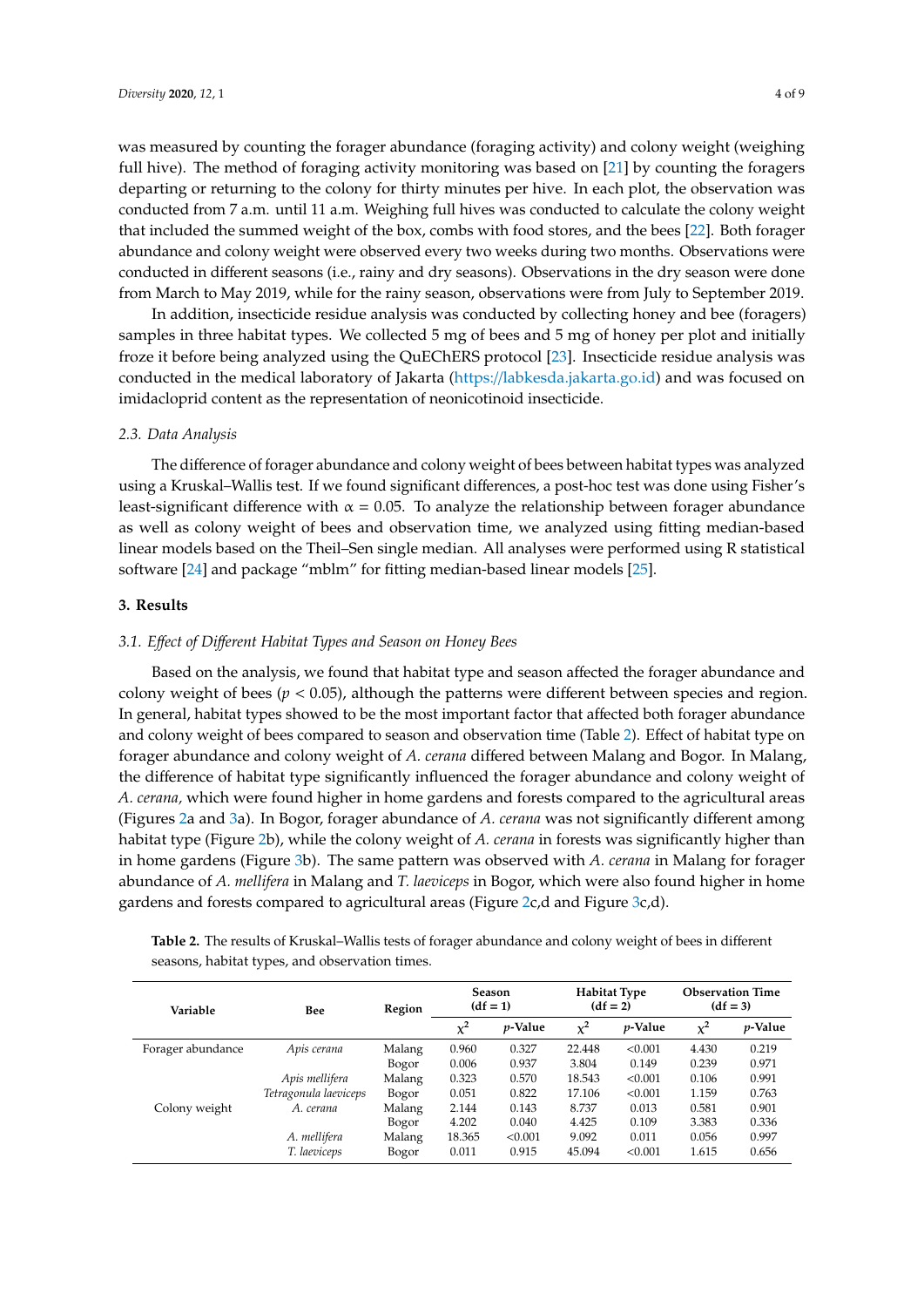<span id="page-4-0"></span>

<span id="page-4-1"></span>Malang, (b) A. cerana in Bogor, (c) A. mellifera in Malang, and (d) T. laeviceps in Bogor. Boxes with Malang, (**b**) *A. cerana* in Bogor, (**c**) *A. mellifera* in Malang, and (**d**) *T. laeviceps* in Bogor. Boxes with different letters are significantly different at  $p < 0.05$  according to Fisher's least-significant difference. Figure 2. Forager abundance of honey bees and stingless bees in different habitats. (a) A. cerana in



**Figure 3.** Colony weight of honey bees and stingless bees in different habitats. (**a**) *A. cerana* in (b) A. cerana in Bogor, (c) A. mellifera in Malang, and (d) T. laeviceps in Bogor. Box with different letters Malang, (**b**) *A. cerana* in Bogor, (**c**) *A. mellifera* in Malang, and (**d**) *T. laeviceps* in Bogor. Box with are significantly different at  $p < 0.05$  according to Fisher's least significant difference. **Figure 3.** Colony weight of honey bees and stingless bees in different habitats. (**a**) *A. cerana* in Malang,

Based on non-parametric regression, we found that the forager abundance of A. cerana in Malang was prone to decrease with increasing observation time  $(p = 0.001)$  (Table [3\)](#page-5-0). In addition, the colony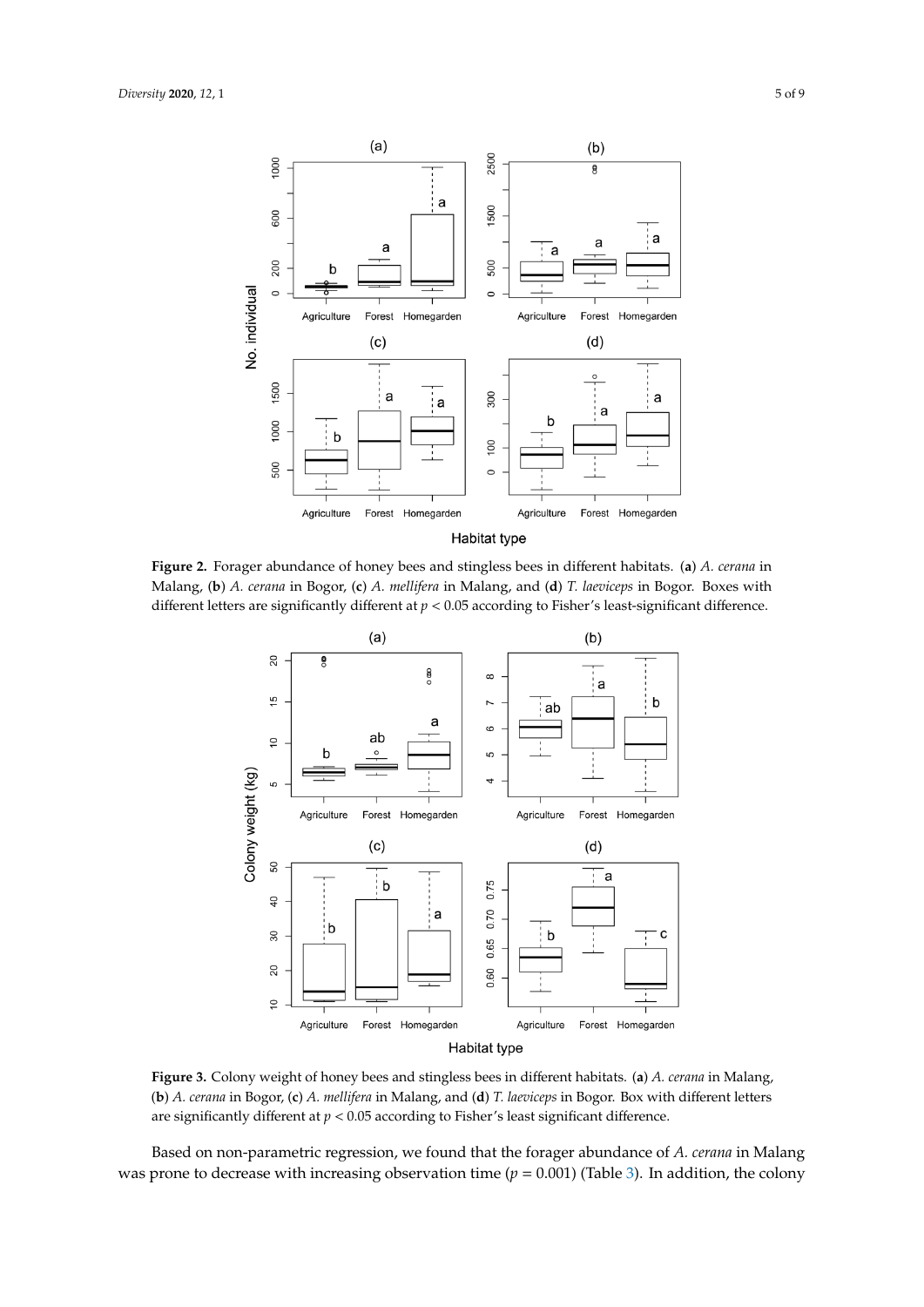weights of *A. cerana* and *T. laeviceps* in Bogor as well as *A. mellifera* in Malang tended to increase with increasing observation time ( $p < 0.05$ ).

|                   | A. cerana |                 |              |                 | A. mellifera |                 | T. laeviceps |                 |
|-------------------|-----------|-----------------|--------------|-----------------|--------------|-----------------|--------------|-----------------|
| Parameter         | Malang    |                 | <b>Bogor</b> |                 | Malang       |                 | <b>Bogor</b> |                 |
|                   | Estimate  | <i>p</i> -Value | Estimate     | <i>v</i> -Value | Estimate     | <i>p</i> -Value | Estimate     | <i>p</i> -Value |
| Forager abundance |           |                 |              |                 |              |                 |              |                 |
| (Intercept)       | 89,000    | < 0.001         | 530,500      | < 0.001         | 783.750      | < 0.001         | 105.500      | < 0.001         |
| Observation       | $-0.639$  | 0.001           | $-0.342$     | 0.567           | 1.700        | 0.637           | 0.339        | 0.160           |
| Colony weight     |           |                 |              |                 |              |                 |              |                 |
| (Intercept)       | 7.095     | < 0.001         | 5.738        | < 0.001         | 15.915       | < 0.001         | 0.646        | < 0.001         |
| Observation       | $-0.005$  | 0.167           | 0.013        | 0.001           | 0.014        | 0.966           | 0.000        | 0.033           |

<span id="page-5-0"></span>**Table 3.** Relationship between forager abundance and colony weight of bees and observation time (day) based on non-parametric regression.

# *3.2. Detection Results of Insecticide Residue in Honey and Body of Honey Bees*

Based on residue analysis, we barely detected insecticide residue (imidacloprid content) both in the honey and the body of bees (Table [4\)](#page-5-1). Two of 18 honey samples (11.11%) contained a small amount of insecticide residue (<5 µg/kg). Insecticide residues were also detected in three bee samples (16.66%). Surprisingly, we did not detect the insecticide residue in the agriculture habitat, yet it was detected in forest and home garden habitats.

<span id="page-5-1"></span>

| Table 4. Insecticide residue (imidacloprid content) detected from honey and bee bodies. |  |  |
|-----------------------------------------------------------------------------------------|--|--|
|-----------------------------------------------------------------------------------------|--|--|

| <b>Species</b> | Product  | Habitat     | Residue (µg/kg) |        |  |  |
|----------------|----------|-------------|-----------------|--------|--|--|
|                |          |             | <b>Bogor</b>    | Malang |  |  |
|                |          | Agriculture |                 |        |  |  |
| A. mellifera   | Honey    | Forest      | 4.4             |        |  |  |
|                |          | Home garden |                 |        |  |  |
|                | Bee body | Agriculture |                 |        |  |  |
|                |          | Forest      |                 |        |  |  |
|                |          | Home garden |                 |        |  |  |
| A. cerana      | Honey    | Agriculture |                 |        |  |  |
|                |          | Forest      |                 | 0.5    |  |  |
|                |          | Home garden |                 |        |  |  |
|                | Bee body | Agriculture |                 |        |  |  |
|                |          | Forest      | 3.1             |        |  |  |
|                |          | Home garden | 11.2            |        |  |  |
| T. laeviceps   | Honey    | Agriculture |                 |        |  |  |
|                |          | Forest      |                 |        |  |  |
|                |          | Home garden |                 |        |  |  |
|                | Bee body | Agriculture |                 |        |  |  |
|                |          | Forest      |                 |        |  |  |
|                |          | Home garden |                 | 2.9    |  |  |

### **4. Discussion**

Our research provided the evidence that habitat type significantly affects both forager abundance and colony weight of honey bees as well as stingless bees in Indonesia. The lowest forager abundance and colony weight was shown in agricultural areas, which indicated that agricultural areas had a negative effect on bees. Research by [\[26\]](#page-7-20) showed that bee species have distinct preferences for different plant communities, and their abundance is related to the abundance of their host plants. Agricultural areas that are dominated by certain crop plants might affect the fitness and population growth of bees. This is due to plant diversity and is a key driver of bee fitness. Bees were found to be fitter and their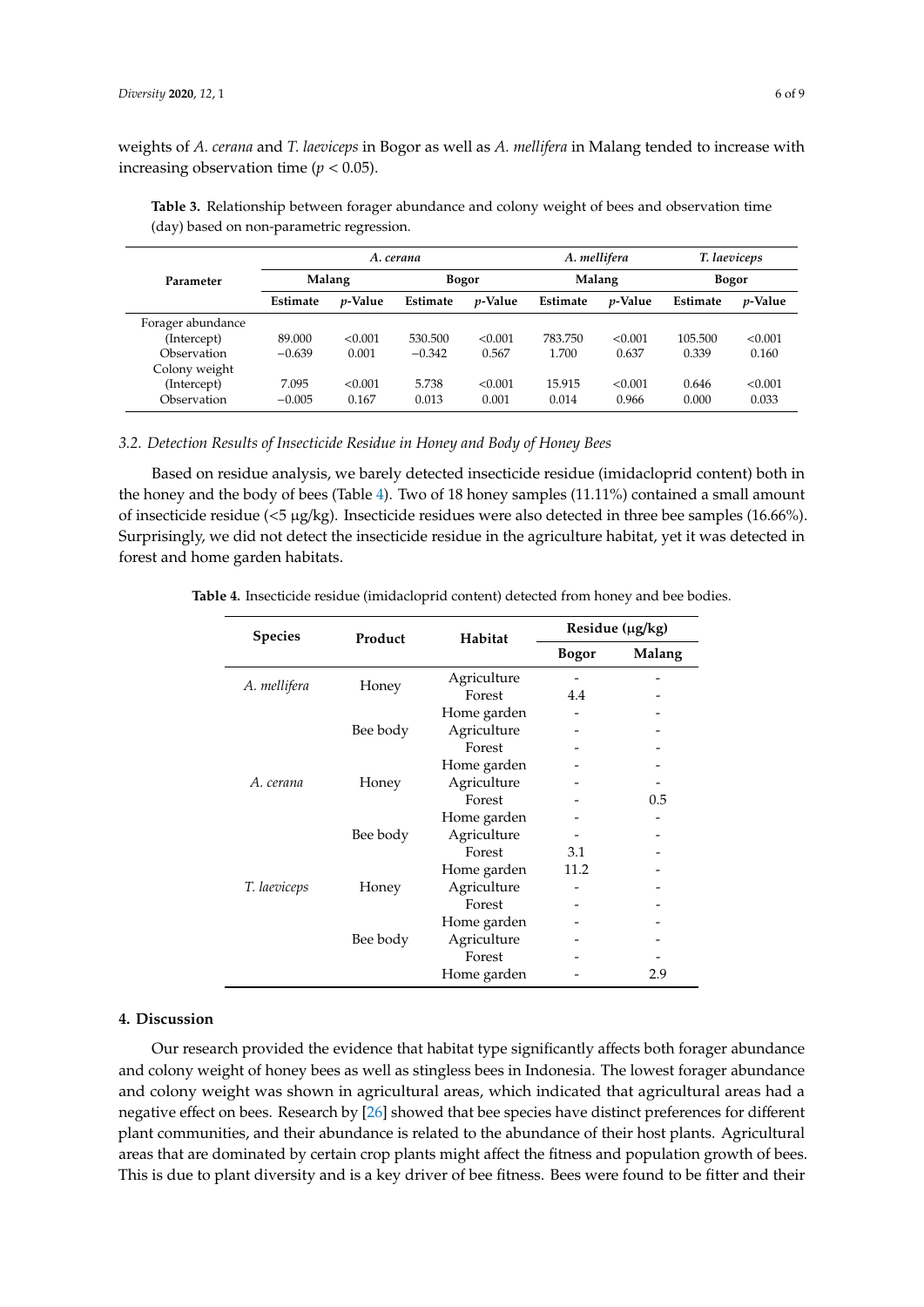populations grew faster in more florally diverse environments because of a continuous supply of food resources [\[27\]](#page-7-21).

Landscape diversity also influences the growth and reproduction of honey bees, besides the availability of pollen in agricultural landscapes. For instance, *A. mellifera* compensated for lower landscape diversity by increasing their pollen foraging range in order to maintain pollen amounts and diversity [\[28\]](#page-8-0). This indicates the importance of agri-environmental schemes to support pollinators and not just the plant diversity and pollen availability. In Malang, *A. mellifera* is handled by beekeepers following "migratory management", which causes bees undue stress. In order to ease access to food source, beekeepers move the hives to flowering areas. However, this management may affect the population growth of bees. Research by [\[29\]](#page-8-1) showed that the lifespan of migratory adult bees tends to decrease compared to stationary bees.

In this research, we only focused on environmental stressors (e.g., habitat condition) and did not investigate other potential drivers that affect population growth of bees, such as pests and pathogens, and genetic diversity as well as vitality of bees [\[9\]](#page-7-3). However, habitat type did not guarantee that bees were unhampered from insecticide. This might be related to the foraging range of bees as well as the food source, which is not only pollen but also honeydew. Honey bee presence was positively affected by the presence of honeydew and source of insecticide residue that affected honey quality [\[30\]](#page-8-2). Neonicotinoid (imidacloprid), which was found in our study, was also detected in 11% samples of honey from apiaries located in Poland [\[31\]](#page-8-3). However, the death of honey bees from Bologna were reported from different active ingredients of insecticide [\[32\]](#page-8-4). Thus, in this research, neonicotinoid was detected in the body of bees and honey, although it was in a small amount of residue.

# **5. Conclusions**

Our research results showed the factor that affected forager abundance and colony weight of bees the most was habitat type. The agricultural habitat had lower bee forager abundance and colony weight compared to forest and home garden habitats. This indicates that the hypothesis from the beekeepers' perspective is accepted in relation to the negative effect of agriculture (especially pesticide application) on their honey production. However, our experiment revealed that habitat type, especially forest and home garden, did not guarantee that honey bees were unhampered from pesticide.

**Author Contributions:** Conceptualization, D.B., A.R., W.P., and M.J.; methodology, D.B., A.R., and W.P.; formal analysis, A.R. and W.P.; writing—original draft preparation, D.B., A.R., and W.P.; writing—review and editing, D.B., A.R., W.P., D.S., and M.J. All authors have read and agreed to the published version of the manuscript.

**Funding:** This research was funded by PT. Syngenta Indonesia in collaboration with the Entomological Society of Indonesia.

**Acknowledgments:** We thank Bella, Vina, Widia, Irline, Sefin, and Kartika who help during field observation.

**Conflicts of Interest:** Midzon Johannis is an employee of PT. Syngenta Indonesia.

#### **References**

- <span id="page-6-0"></span>1. Klein, A.M.; Vaissiere, B.E.; Cane, J.H.; Steffan-Dewenter, I.; Cunningham, S.A.; Kremen, C.; Tscharntke, T. Importance of pollinators in changing landscapes for world crops. *Proc. R. Soc. Lond. B* **2007**, *274*, 303–313. [\[CrossRef\]](http://dx.doi.org/10.1098/rspb.2006.3721)
- <span id="page-6-1"></span>2. Klein, A.M.; Steffan-Dewenter, I.; Tscharntke, T. Fruitset of high land coffee increases with the diversity of pollinating bees. *Proc. R. Soc. Lond. B* **2003**, *270*, 955–961. [\[CrossRef\]](http://dx.doi.org/10.1098/rspb.2002.2306) [\[PubMed\]](http://www.ncbi.nlm.nih.gov/pubmed/12803911)
- <span id="page-6-2"></span>3. Klein, S.; Cabirol, A.; Devaud, J.M.; Barron, A.B.; Lihoreau, M. Why bees are so vulnerable to environmental stressors? *Trends Ecol. Evol.* **2017**, *32*, 268–278. [\[CrossRef\]](http://dx.doi.org/10.1016/j.tree.2016.12.009) [\[PubMed\]](http://www.ncbi.nlm.nih.gov/pubmed/28111032)
- <span id="page-6-3"></span>4. Kevan, P.G. Pollinators as bioindicators of the state of the environment: Species, activity and diversity. *Agric. Ecosyst. Environ.* **1999**, *74*, 373–393. [\[CrossRef\]](http://dx.doi.org/10.1016/S0167-8809(99)00044-4)
- <span id="page-6-4"></span>5. Potts, S.G.; Imperatriz-Fonseca, V.; Ngo, H.T. *The Assessment Report on Pollinators, Pollination and Food Production of the Intergovernmental Science-Policy Platform on Biodiversity and Ecosystem Services*; Intergovernmental Science-Policy Platform on Biodiversity and Ecosystem Services (IPBES): Bonn, Germany, 2017.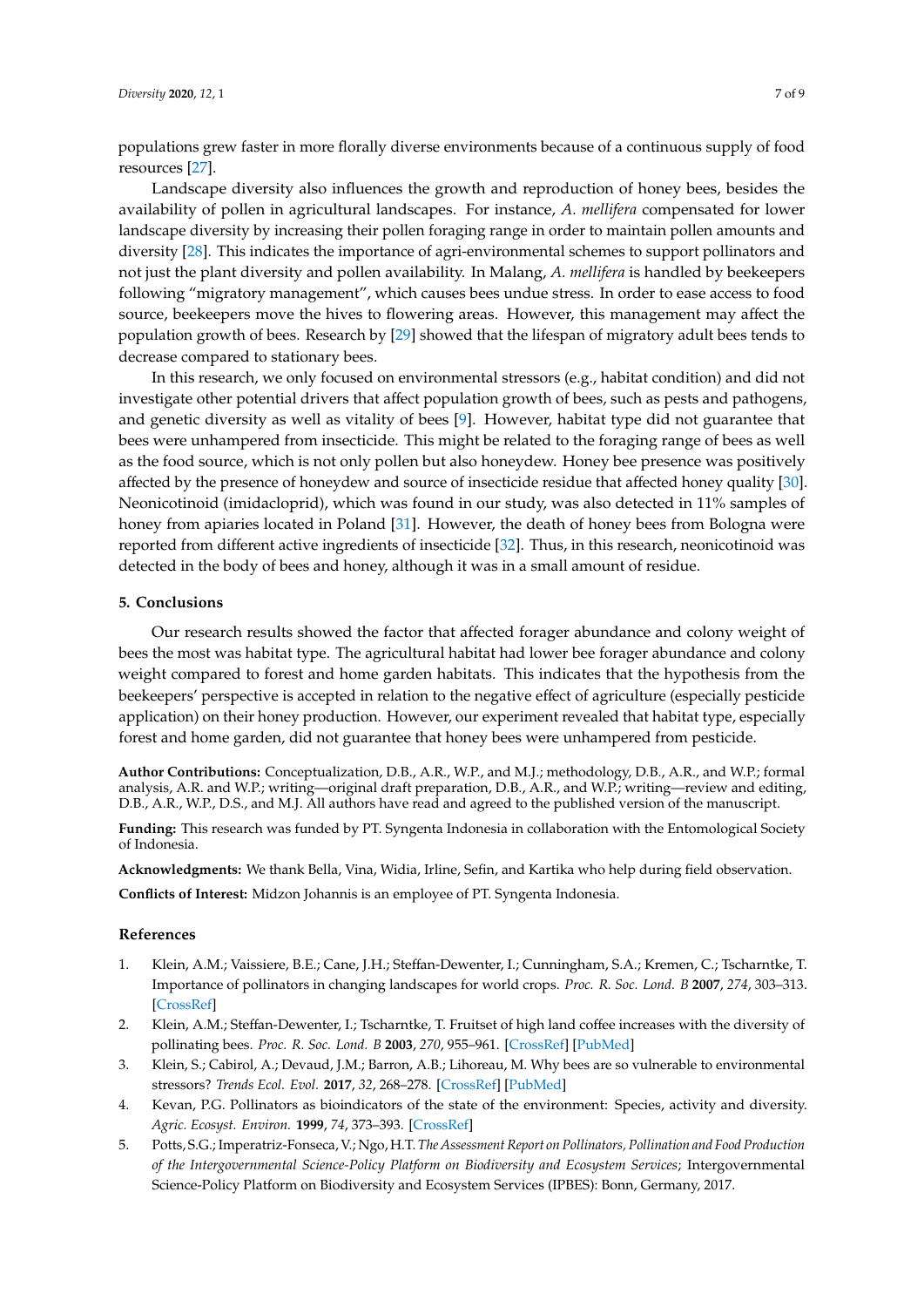- <span id="page-7-0"></span>6. Biesmeijer, J.C.; Roberts, S.P.M.; Reemer, M.; Ohlemuller, R.; Edwards, M.; Peeters, T.; Schaffers, A.P.; Potts, S.G.; Kleukers, R.; Thomas, C.D. Parallel declines in pollinators and insect pollinated plants in Britain and the Netherlands. *Science* **2006**, *313*, 351–354. [\[CrossRef\]](http://dx.doi.org/10.1126/science.1127863)
- <span id="page-7-1"></span>7. Liow, L.H.; Sodhi, N.S.; Elmqvist, T. Bee diversity along a disturbance gradient in tropical lowland forests of south-east Asia. *J. Appl. Ecol.* **2001**, *38*, 180–192. [\[CrossRef\]](http://dx.doi.org/10.1046/j.1365-2664.2001.00582.x)
- <span id="page-7-2"></span>8. Basu, P.; Parui, A.K.; Chatterjee, S.; Dutta, A.; Chakraborty, P.; Roberts, S.; Smith, B. Scale dependent drivers of wild bee diversity in tropical heterogeneous agricultural landscapes. *Ecol. Evol.* **2016**, *6*, 6983–6992. [\[CrossRef\]](http://dx.doi.org/10.1002/ece3.2360)
- <span id="page-7-3"></span>9. Potts, S.G.; Biesmeijer, J.C.; Kremen, C.; Neumann, P.; Schweiger, O.; Kunin, W.E. Global pollinator declines: Trends, impacts and drivers. *Trends Ecol. Evol.* **2010**, *25*, 345–353. [\[CrossRef\]](http://dx.doi.org/10.1016/j.tree.2010.01.007)
- <span id="page-7-4"></span>10. Vanbergen, A.J. The insect pollinators initiative threats to an ecosystem service: Pressures on pollinators. *Front. Ecol. Environ.* **2013**, *11*, 251–259. [\[CrossRef\]](http://dx.doi.org/10.1890/120126)
- <span id="page-7-5"></span>11. Woodcock, B.A.; Bullock, J.M.; Shore, R.F.; Heard, M.S.; Pereira, M.G.; Redhead, J.; Ridding, L.; Dean, H.; Sleep, D.; Henrys, P.; et al. Country-specific effects of neonicotinoid pesticides on honey bees and wild bees. *Science* **2017**, *356*, 1393–1395. [\[CrossRef\]](http://dx.doi.org/10.1126/science.aaa1190)
- <span id="page-7-6"></span>12. Henry, M.; Béguin, M.; Requier, F.; Rollin, O.; Odoux, J.-F.; Aupinel, P.; Aptel, J.; Tchamitchian, S.; Decourtye, A. A common pesticide decreases foraging success and survival in honey bees. *Science* **2012**, *336*, 348–350. [\[CrossRef\]](http://dx.doi.org/10.1126/science.1215039) [\[PubMed\]](http://www.ncbi.nlm.nih.gov/pubmed/22461498)
- <span id="page-7-7"></span>13. Rundlof, M.; Andersson, G.K.; Bommarco, R.; Fries, I.; Hederstrom, V.; Herbertsson, L.; Jonsson, O.; Klatt, B.K.; Pedersen, T.R.; Yourstone, J.; et al. Seed coating with a neonicotinoid insecticide negatively affects wild bees. *Nature* **2015**, *521*, 77–80. [\[CrossRef\]](http://dx.doi.org/10.1038/nature14420) [\[PubMed\]](http://www.ncbi.nlm.nih.gov/pubmed/25901681)
- <span id="page-7-8"></span>14. Cutler, G.C.; Scott-Dupree, C.D.; Sultan, M.; McFarlane, A.D.; Brewer, L. A large-scale field study examining effects of exposure to clothianidin seed-treated canola on honey bee colony health, development, and overwintering success. *PeerJ* **2014**, *2*, e652. [\[CrossRef\]](http://dx.doi.org/10.7717/peerj.652) [\[PubMed\]](http://www.ncbi.nlm.nih.gov/pubmed/25374790)
- <span id="page-7-9"></span>15. Widiatmaka, W.; Ambarwulan, W. Sudarsono Spatial multi-criteria decision making for delineating agricultural land in Jakarta metropolitan area's hinterland: Case study of Bogor regency, West Java. *AGRIVITA J. Agric. Sci.* **2016**, *38*, 105–115.
- <span id="page-7-10"></span>16. Hansen, G.E. Indonesia's Green Revolution: The Abandonment of a Non-Market Strategy toward Change. *Asian Surv.* **1972**, *12*, 932–946. [\[CrossRef\]](http://dx.doi.org/10.2307/2643114)
- <span id="page-7-11"></span>17. Mariyono, J.; Kompas, T.; Grafton, R.Q. Shifting from Green Revolution to environmentally sound policies: technological change in Indonesian rice agriculture. *J. Asia Pac. Econ.* **2010**, *15*, 128–147. [\[CrossRef\]](http://dx.doi.org/10.1080/13547861003700109)
- <span id="page-7-12"></span>18. El Hassani, A.K.; Dacher, M.; Gauthier, M.; Armengaud, C. Effects of sublethal doses of fipronil on the behavior of the honeybee (*Apis mellifera*). *Pharmacol. Biochem. Behav.* **2005**, *82*, 30–39. [\[CrossRef\]](http://dx.doi.org/10.1016/j.pbb.2005.07.008)
- <span id="page-7-13"></span>19. Koch, H.; Weißer, P. Exposure of honey bees during pesticide application under field conditions. *Apidologie* **1997**, *28*, 439–447. [\[CrossRef\]](http://dx.doi.org/10.1051/apido:19970610)
- <span id="page-7-14"></span>20. BPS-Statistics Indonesia. *Statistics of Forestry Production 2017*; BPS-Statistics Indonesia: Jakarta, Indonesia, 2017.
- <span id="page-7-15"></span>21. Abou-Shaara, H.F.; Al-Ghamdi, A.A.; Mohamed, A.A. Honey bee colonies performance enhance by newly modified beehives. *J. Apic. Sci.* **2013**, *57*, 45–57. [\[CrossRef\]](http://dx.doi.org/10.2478/jas-2013-0016)
- <span id="page-7-16"></span>22. Human, H.; Brodschneider, R.; Dietemann, V.; Dively, G.; Ellis, J.D.; Forsgren, E.; Fries, I.; Hatjina, F.; Hu, F.-L.; Jaffé, R.; et al. Miscellaneous standard methods for *Apis mellifera* research. *J. Apic. Res.* **2013**, *52*, 1–53. [\[CrossRef\]](http://dx.doi.org/10.3896/IBRA.1.52.4.10)
- <span id="page-7-17"></span>23. Calatayud-Vernich, P.; Calatayud, F.; Simo, E.; Pico, Y. Efficiency of QuEChERS approach for determining 52 pesticide residues in honey and honey bees. *MethodsX* **2016**, *3*, 452–458. [\[CrossRef\]](http://dx.doi.org/10.1016/j.mex.2016.05.005) [\[PubMed\]](http://www.ncbi.nlm.nih.gov/pubmed/27331025)
- <span id="page-7-18"></span>24. R Core Team. *R: A Language and Environment for Statistical Computing*; R Foundation for Statistical Computing: Vienna, Austria, 2019.
- <span id="page-7-19"></span>25. Komsta, L. *mblm: Median-Based Linear Models*, R package version 0.12.1; 2019. Available online: [https:](https://CRAN.R-project.org/package=mblm) //[CRAN.R-project.org](https://CRAN.R-project.org/package=mblm)/package=mblm (accessed on 14 November 2019).
- <span id="page-7-20"></span>26. Wu, P.; Axmacher, J.C.; Song, X.; Zhang, X.; Xu, H.; Chen, C.; Yu, Z.; Liu, Y. Effects of plant diversity, vegetation composition, and habitat type on different functional trait groups of wild bees in rural Beijing. *J. Insect Sci.* **2018**, *18*. [\[CrossRef\]](http://dx.doi.org/10.1093/jisesa/iey065) [\[PubMed\]](http://www.ncbi.nlm.nih.gov/pubmed/29982552)
- <span id="page-7-21"></span>27. Kaluza, B.F.; Wallace, H.M.; Heard, T.A.; Minden, V.; Klein, A.; Leonhardt, S.D. Social bees are fitter in more biodiverse environments. *Sci. Rep.* **2018**, *8*, 12353. [\[CrossRef\]](http://dx.doi.org/10.1038/s41598-018-30126-0) [\[PubMed\]](http://www.ncbi.nlm.nih.gov/pubmed/30120304)